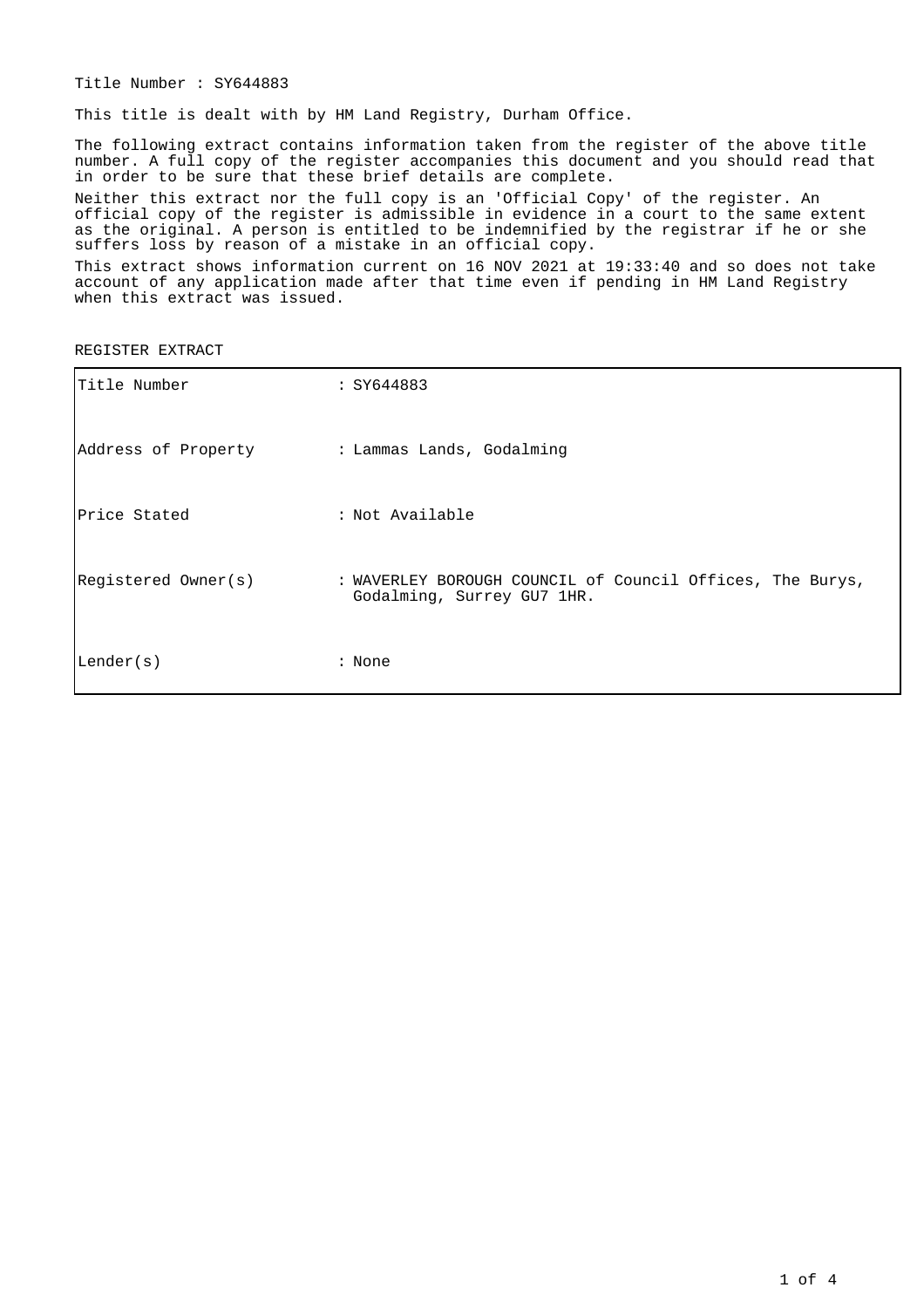### Title number SY644883

This is a copy of the register of the title number set out immediately below, showing the entries in the register on 16 NOV 2021 at 19:33:40. This copy does not take account of any application made after that time even if still pending in HM Land Registry when this copy was issued.

This copy is not an 'Official Copy' of the register. An official copy of the register is admissible in evidence in a court to the same extent as the original. A person is entitled to be indemnified by the registrar if he or she suffers loss by reason of a mistake in an official copy. If you want to obtain an official copy, the HM Land Registry web site explains how to do this.

# A: Property Register

This register describes the land and estate comprised in the title.

SURREY : WAVERLEY

- 1 (30.06.1994) The Freehold land shown edged with red on the plan of the above Title filed at the Registry and being Lammas Lands, Godalming.
- 2 (31.10.2001) The land edged and lettered A and B in red on the filed plan on the filed plan added to the title on 31 October 2001.

## B: Proprietorship Register

This register specifies the class of title and identifies the owner. It contains any entries that affect the right of disposal.

### Title absolute

1 (30.06.1994) PROPRIETOR: WAVERLEY BOROUGH COUNCIL of Council Offices, The Burys, Godalming, Surrey GU7 1HR.

### C: Charges Register

This register contains any charges and other matters that affect the land.

1 (30.06.1994) By a Conveyance dated 1 October 1895 made between (1) John Cates Collier and Thomas Percival Whately and (2) Charles Burgess the land tinted mauve on the filed plan was conveyed subject as follows:-

"Subject to the rights and customs if any to which the same are or may be subject as being part of the said common meadow."

2 (30.06.1994) By a Conveyance dated 1 October 1895 made between (1) John Cates Collier and Thomas Percival Whately and (2) Godalming Borough Council the land tinted blue on the filed plan was conveyed subject as follows:-

"Subject to the rights and customs if any to which the same are or may be subject as being part of the said common meadow."

- 3 (30.06.1994) A Conveyance dated 25 February 1927 made between (1) The Official Trustee of Charity Lands (2) The Governors or Trustees of The Tottenham Grammar School and (3) Howard Murray Marshall contains restrictive covenants but neither the original deed nor a certified copy or examined abstract thereof was produced on first registration.
- 4 (30.06.1994) By a Conveyance dated 23 November 1935 made between (1) Sarah Ann Rea and others and (2) Harold Bridge Baverstock the land tinted brown on the filed plan was conveyed subject as follows:-

"Subject to the rights and customs if any to which the same are or may be subject as being part of the said Common Meadow."

5 (30.06.1994) The land in so far as it is affected thereby is subject to the rights granted by a Deed of Grant dated 12 October 1960 made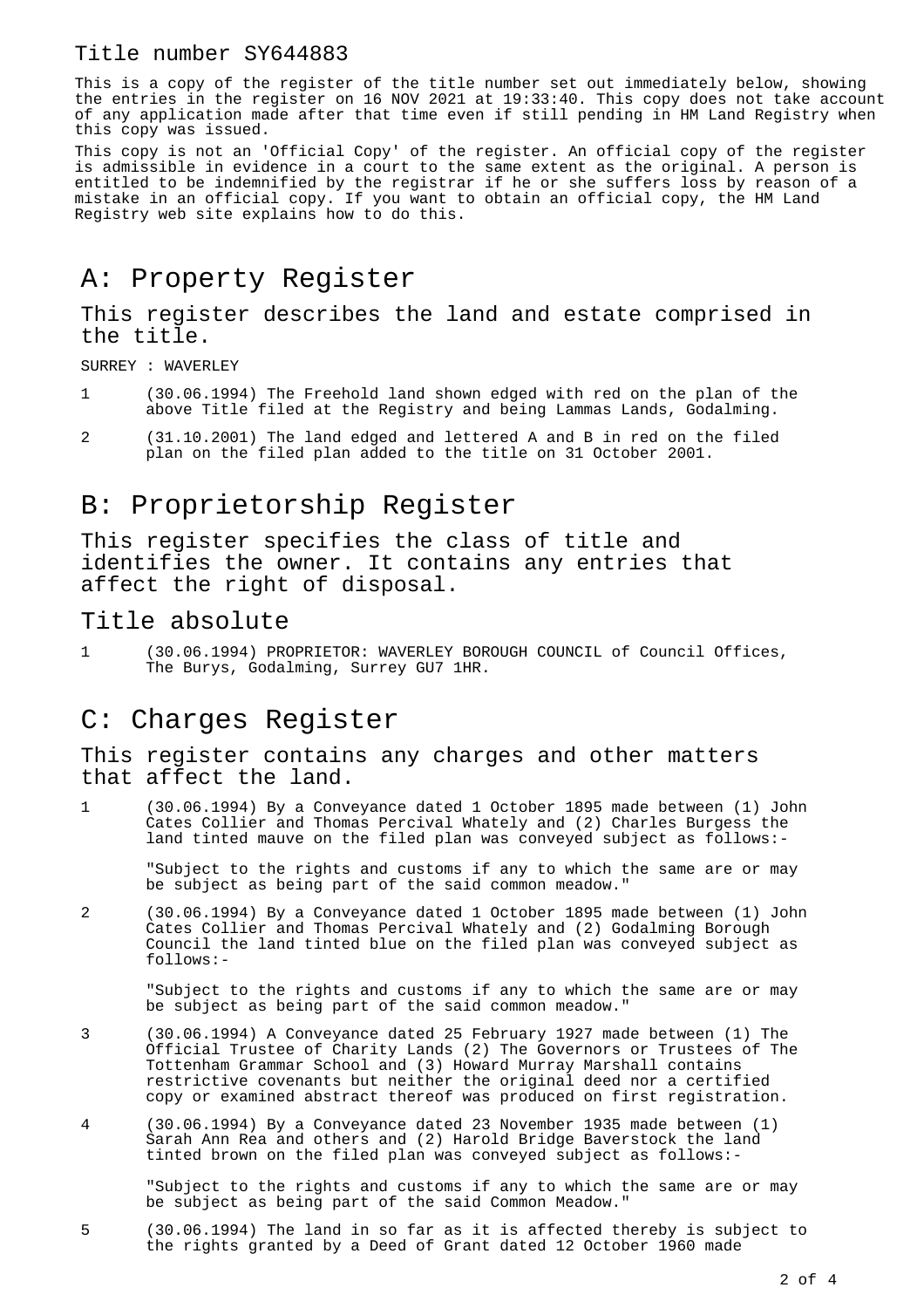#### Title number SY644883

### C: Charges Register continued

between (1)Hilda Theodora Baverstock and others and (2) South Eastern Gas Board

The said Deed also contains restrictive covenants by the grantor.

NOTE: Duplicate filed.

6 (30.06.1994) The land in so far as it is affected thereby is subject to the rights granted by a Deed of Grant dated 12 October 1960 made between (1) Charles Arthur Walsh and (2) South Eastern Gas Board.

The said Deed also contains restrictive covenants by the grantor.

NOTE: Duplicate filed.

7 (30.06.1994) The land in so far as it is affected thereby is subject to the rights granted by a Deed of Grant dated 31 December 1968 made between (1) Charles Arthur Walsh and (2) South Eastern Gas Board.

The said Deed also contains restrictive covenants by the grantor.

NOTE: Duplicate filed.

8 (30.06.1994) The land in so far as it is affected thereby is subject to the rights granted by a Grant of Easement dated 24 August 1982 made between (1) Jonathan George Michael Walsh and Janet Ava Frances Harvie and (2) British Gas Corporation.

The said Deed also contains restrictive covenants by the grantor.

NOTE: Duplicate filed.

9 (30.06.1994) A Conveyance of the land tinted yellow and tinted pink on the filed plan dated 15 October 1985 made between (1) Jonathan George Michael Walsh and Janet Ava Frances Harvie (Vendors) and (2) Waverley Borough Council contains the following covenants:-

"THE Council with intent and so as to bind (so far as practicable) the property hereby conveyed into whomsoever hands the same may come and to benefit and protect the estate and property now or formerly forming part of the vendor's estate situate at Godalming in the said County of Surrey for any part thereof but not so as to render the Council liable for any breach of covenants committed after the Council shall have parted with all interest in the property in respect of which such breach shall occur hereby covenants with the Vendors that the Council and its successors in title will at all times hereafter observe and perform the stipulations and restrictions following namely:

(a) not at any time hereafter either to develop or erect any building on the property edged red on the plan attached hereto

(b) not at any time hereafter either to change the use from that of agriculture or to take any action which would encourage public use of the said property edged red excluding the 4.35 acres between Chalk Road and Hells Ditch shown cross hatched black on the said plan."

NOTE: The land edged red and referred to comprises the land tinted yellow and tinted pink on the filed plan. The land cross hatched black referred to is tinted pink on the filed plan.

- 10 (31.10.2001) The land edged and lettered A and B in red on the filed plan is subject to such restrictive covenants as may have been imposed thereon before 31 October 2001 and are still subsisting and capable of being enforced.
- 11 (31.10.2001) By a Conveyance dated 1 October 1895 made between (1) John Cates Collier and Thomas Percival Whatley and (2) Godalming Borough Council the land edged and lettered A in red on the filed plan was conveyed as follows:

"subject to the rights and customs if any which the same are or may be subject as being part of the said common meadow"

12 (01.10.2003) The land is subject to the rights granted by a Deed of